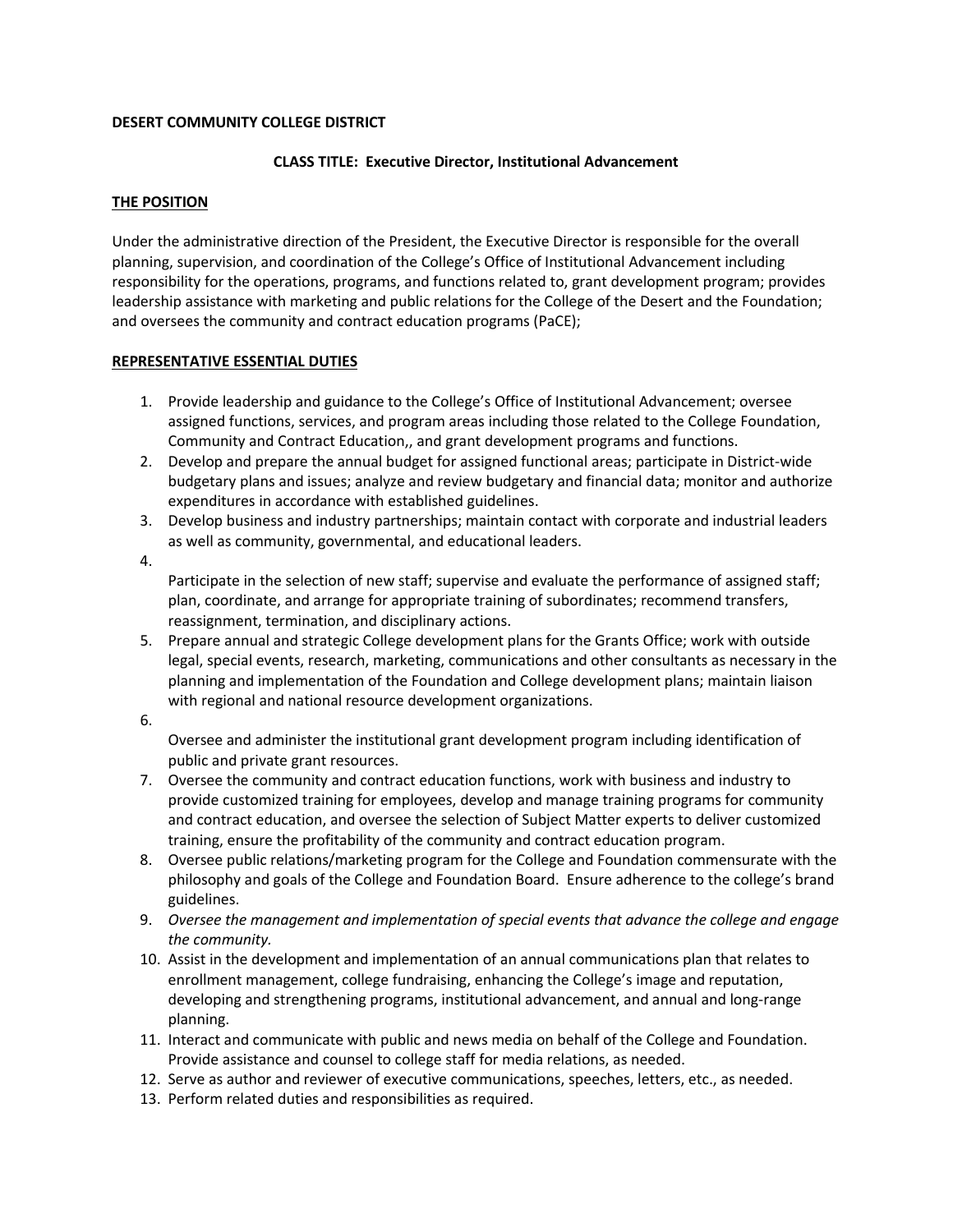# **KNOWLEDGE AND EXPERIENCE**

- Requires knowledge of -College policies, procedures, and current programs.
- Operations, services, and activities of a College institutional advancement program including, grants programs.
- The comprehensive community college mission.
- National and state educational policy development.
- Principles and practices of program and project design, development, implementation, and administration.
- Applicable policies, procedures, goals, and objectives of the assigned program and service areas.
- Pertinent federal, state, and local laws, codes, and regulations.
- Educational policy analysis and research trends affecting community colleges.
- Principles and procedures of research design, methodology, and analysis.
- Theories, methods, and techniques of leadership and management.
- Principles of supervision, training, and performance evaluation.
- Principles and practices of budget preparation and administration.
- Grant development process in higher education.
- Federal, state, local, and private foundation funding sources and their goals.
- Marketing principles and practices.
- Contract negotiation principles and practices.
- Organizational development and positive approaches to institutional management.
- Principles and procedures of record-keeping and report preparation.
- Oral and written communication skills.
- Modern office procedures, methods, and equipment including computers.
- Operational characteristics of computer-based systems and research software.
- English usage, grammar, spelling, punctuation, and vocabulary.
- Experience and ability to oversee the operations of and provide effective leadership to' the College's Institutional Advancement Office including operations, programs, and functions related to, grants programs and functions.
- Oversee and participate in the development and implementation of policies, procedures, goals, and objectives for assigned areas.
- Apply strategic planning in an organizational setting. Facilitate planning processes and create plans that maximize the utilization of available resources and enhance organizational efficiency.
- Analyze problems, identify alternative solutions, project consequences of proposed actions, and implement recommendations in support of goals.
- Identify and respond to sensitive organizational issues, concerns, and needs.
- Research, analyze, and evaluate new service delivery methods and techniques.
- Use research techniques and principles to support decision-making and the development of strategies.
- Provide consultation, support, and technical assistance 011 specific projects.
- Prepare and present comprehensive, effective oral and written reports.
- Develop and maintain an operational budget.
- Seek and identify new grants and special funding sources.
- Negotiate partnerships with business and industry.
- Plan, organize, direct, and coordinate the work of lower level staff.
- Select, supervise, train, and evaluate staff.
- Interpret and apply applicable federal, state, and College policies, laws, and regulations.